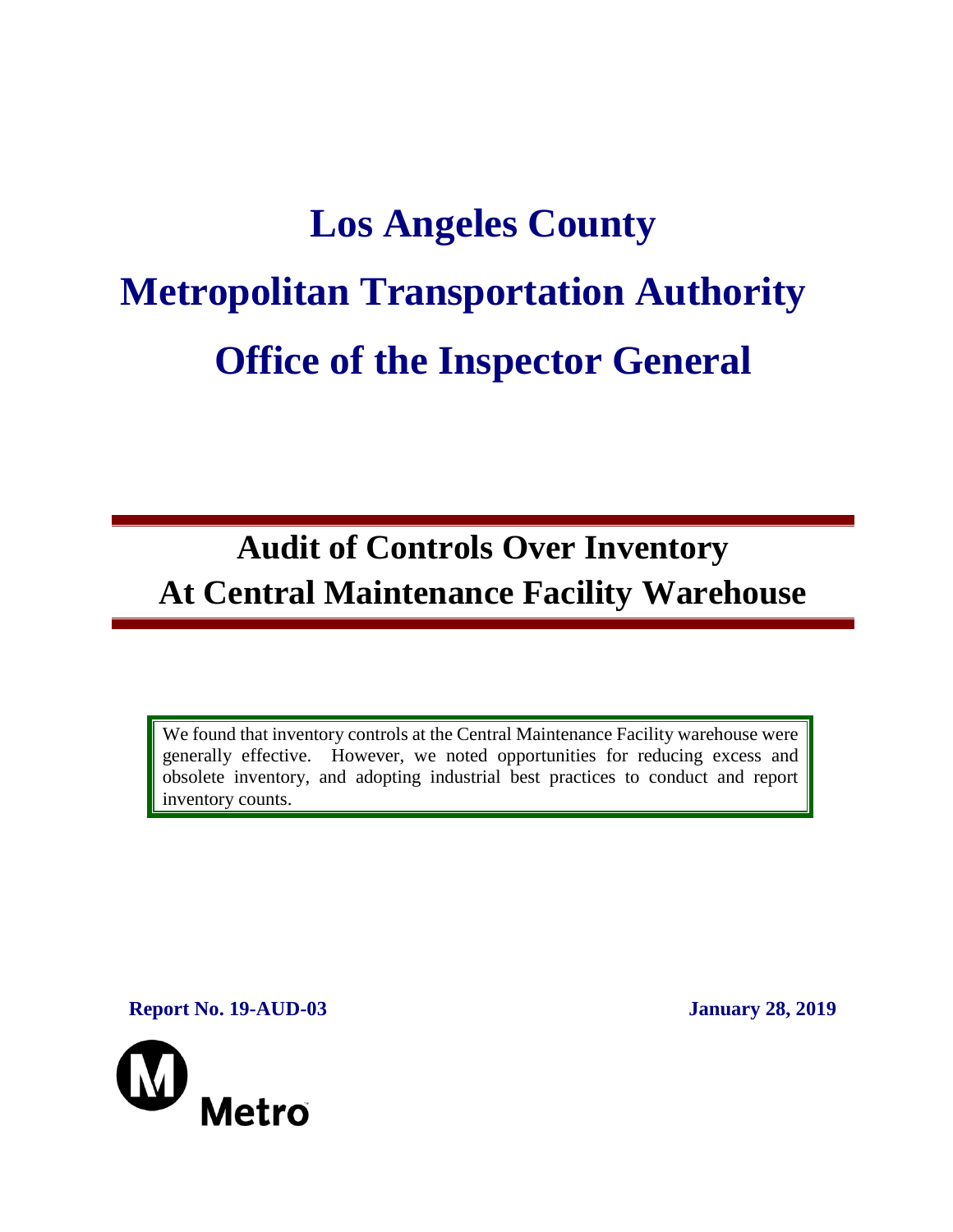## TABLE OF CONTENTS

#### **Page**

|                                                                                                     | $\mathbf{1}$   |
|-----------------------------------------------------------------------------------------------------|----------------|
|                                                                                                     | $\mathbf{1}$   |
|                                                                                                     | $\overline{2}$ |
| <b>RESULTS OF AUDIT</b>                                                                             | 3<br>5<br>8    |
| OTHER OPPORTUNITIES FOR IMPROVEMENT<br>A. Use of Blanket Purchase Orders Could Reduce Ordering Time | 10<br>10       |
|                                                                                                     | 11             |
|                                                                                                     | 12             |
|                                                                                                     | 12             |
|                                                                                                     | 13             |
|                                                                                                     | 14             |
|                                                                                                     | 15             |
|                                                                                                     | 16             |
|                                                                                                     | 18             |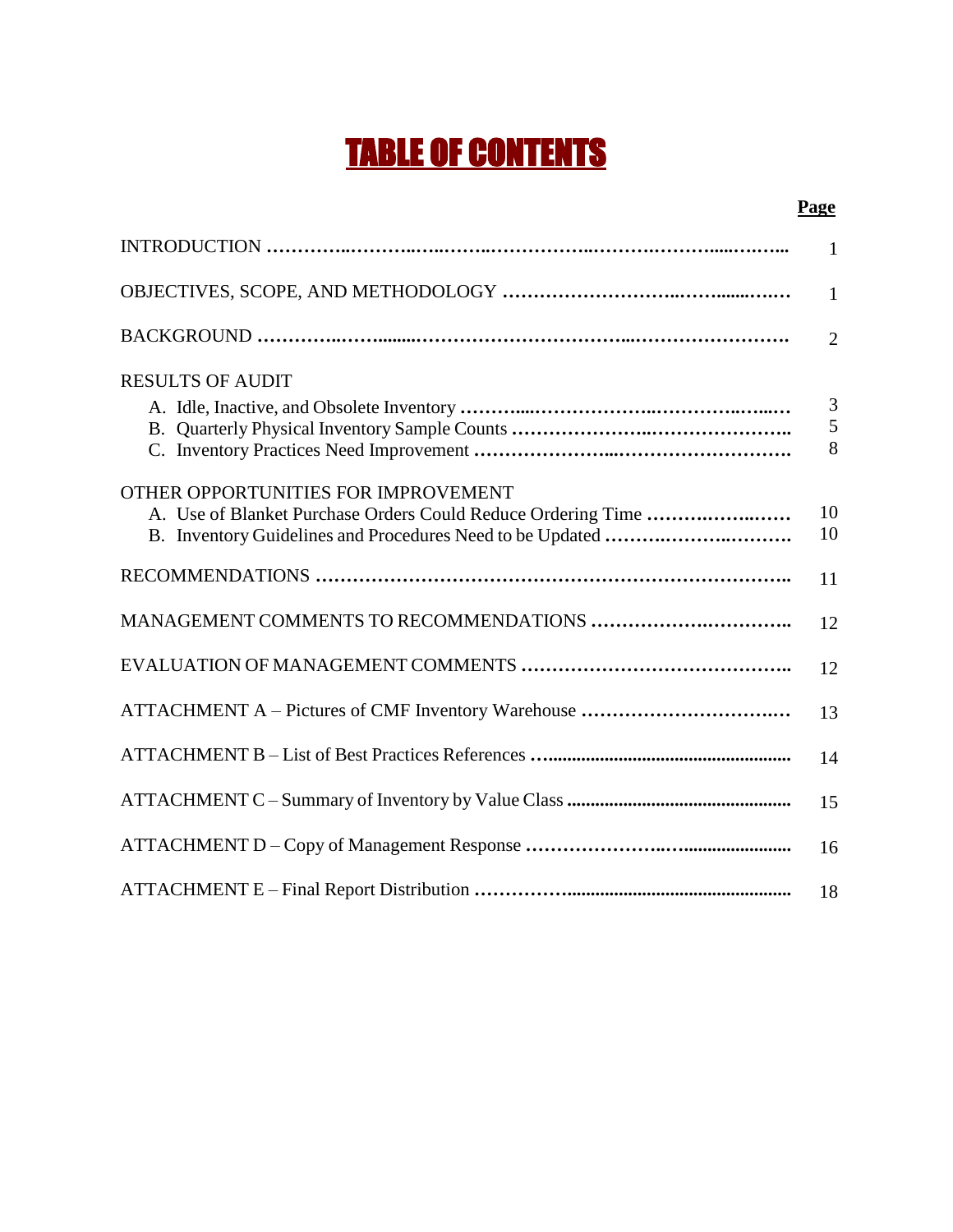

Los Angeles County Office of the Inspector General 213.244.7300 Tel Metropolitan Transportation Authority 818 West 7<sup>th</sup> Street, Suite 500 213.244.7343 Fax Los Angeles, CA 90017

| DATE:           | <b>January 28, 2019</b>                                                                                  |
|-----------------|----------------------------------------------------------------------------------------------------------|
| TO:             | <b>Board of Directors</b><br><b>Chief Executive Officer</b>                                              |
| <b>FROM:</b>    | Yvonne Zheng, Senior Manager, Audit<br>Office of the Inspector General                                   |
| <b>SUBJECT:</b> | Audit of Controls over Inventory at Central Maintenance Facility Warehouse<br>Final Report No. 19-AUD-03 |

## INTRODUCTION

The Office of Inspector General (OIG) performed an audit of controls over Metro's inventory of bus and rail parts at the Central Maintenance Facility (CMF) warehouse.

We found that inventory controls at the CMF warehouse were in <sup>p</sup>lace and were generally effective to manage and track inventory items. However, we noted some opportunities for improvement concerning:  $(1)$  disposition of excess and obsolete inventory items and  $(2)$  adopting best practices for conducting and reporting <sup>p</sup>hysical inventory counts.

## OBJECTIVES, SCOPE, AND METHODOLOGY

The objectives of the audit were to determine whether

- .• Internal controls over Metro's inventory at the CMF warehouse were in place and functioned effectively in managing and tracking inventory items.
- Inventory was manage<sup>d</sup> in accordance with Metro procedures and policies.

The scope of the audit covered inventory at the CMF warehouse from Fiscal Years (FY) 2017 to 2018. The inventory at CMF totaled 13,293 line items<sup>1</sup> valued at \$25,651,570 as of April 7, 2018

To achieve the audit objectives, we performed the following procedures:

. Reviewed Metro's policies and procedures that relate to inventory management: Inventory Management Guidebook, Inventory Management Guidelines & Procedures, Material Department Procedures (LOG-i , 4, and 7), and Maintenance & Materiel Management (M3) System Material Work Flows.

<sup>&</sup>lt;sup>1</sup> Stock/part number.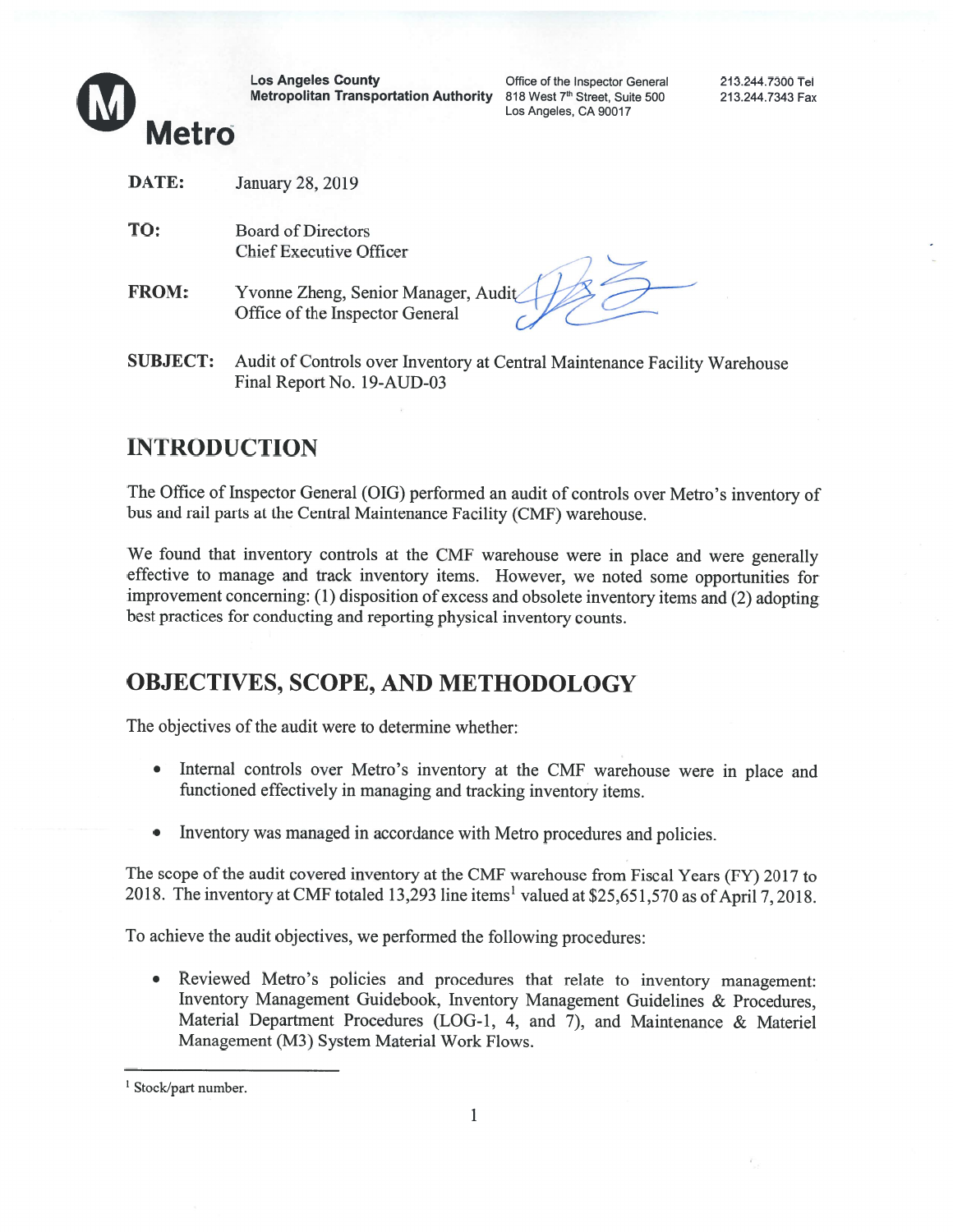#### **Office of the Inspector General <b>Report No. 19-AUD-03**

- Interviewed personnel in the Logistics and Procurement Departments to obtain an understanding of the processes and procedures.
- Reviewed the Metro's annual external financial audit for FY17 to determine if any inventory control deficiencies were reported.
- Evaluated controls over materials and supplies receiving, storing, distributing, and recording.
- Visited the CMF warehouse and performed a walk-through of the processes for receiving, storing, and distributing inventory.
- Obtained and reviewed documents of physical inventories performed by Logistics staff.
- Conducted independent random sample physical counts from system record to location (shelf) and vice versa.
- Researched inventory best practices regarding inventory management, ordering, physical count, inventory accuracy, and other processes. 2
- Determined whether inventory procedures included adequate segregation of duties, approvals, and documentation; and if inventory guidelines and procedures were followed.

This audit was conducted in accordance with Generally Accepted Government Auditing Standards. Those standards require that we plan and perform the audit to obtain sufficient, appropriate evidence to provide a reasonable basis for our findings and conclusions based on our audit objectives. We believe that the evidence obtained provides a reasonable basis for our findings and conclusions according to our audit objectives.

The period of this audit covers inventory activities during FY17 and FY18. Our sample counts and test procedures were based on the inventory list generated on April 7, 2018. The audit included reviews of the processes and controls over receiving, issuing, distributing, storing, and inventorying material at the CMF warehouse.

## **BACKGROUND**

 $\overline{a}$ 

The Logistics Department is responsible for managing inventory items at the CMF warehouse. Logistics consists of six groups: (1) Inventory Control, (2) Equipment Asset Tracking, (3) Variance Analysis, (4) CMF Warehouse, (5) Bus Storerooms, and (6) Rail Warehouses.

The CMF warehouse receives, stores, and issues inventory items to division storerooms and CMF maintenance shops. Logistics establishes and maintains records for each material line item and transaction using the M3 system. The CMF warehouse uses an automated storage/retrieval system and guided vehicles to transport inventory items (see Attachment A for pictures of CMF warehouse).

<sup>&</sup>lt;sup>2</sup> See Attachment B for list of industry best practice and benchmarking reviewed.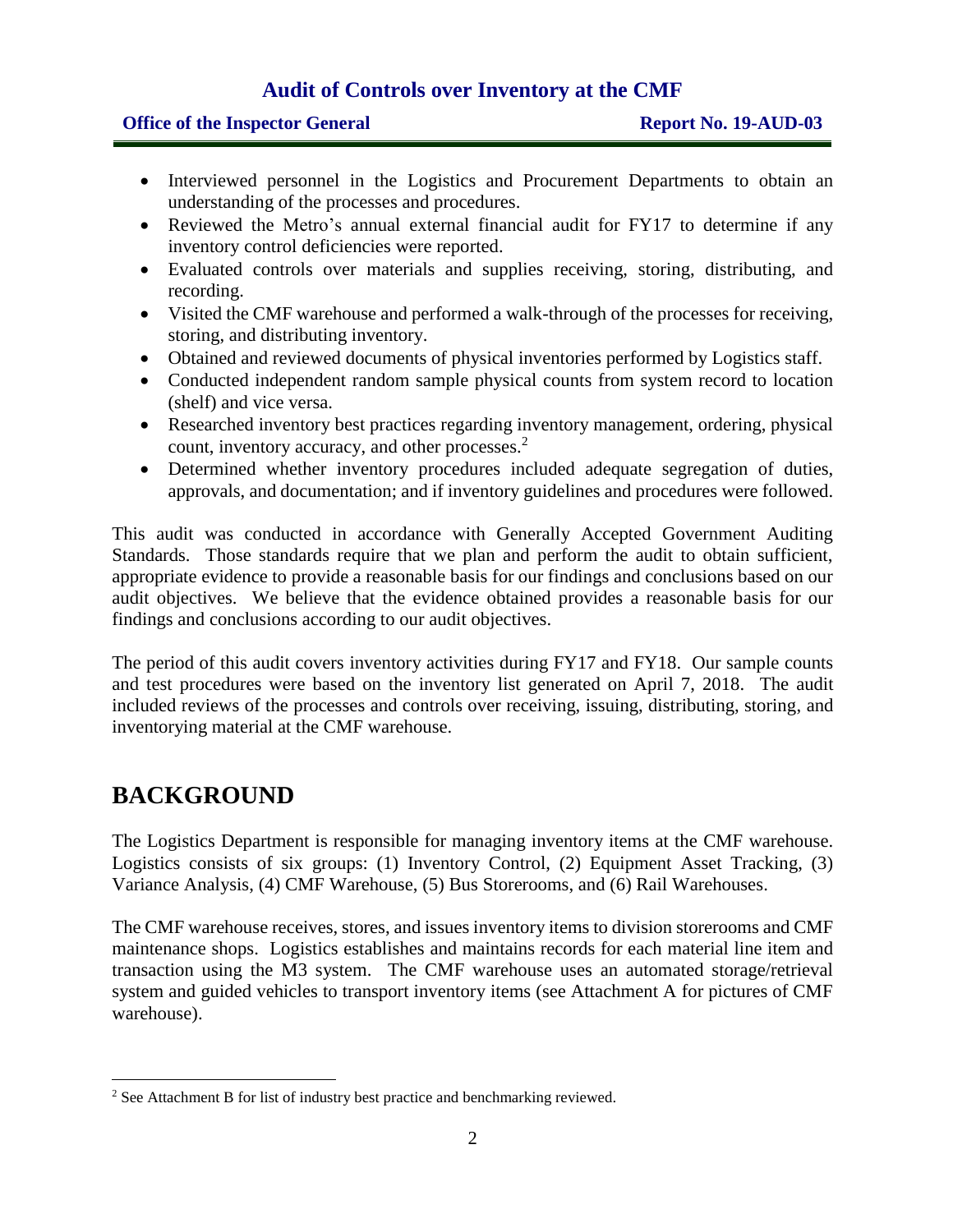#### **Office of the Inspector General <b>Report No. 19-AUD-03**

The Logistics Department has issued several guidelines and procedures on inventory management and control. These guidelines state that the ABC principle is used to group and manage inventory items. Inventory line items are segregated into various inventory value classes so that management focus is on high dollar usage line items and more frequent purchased inventory. The three value classes for active inventory line items are:

- Value Class "A" line items have the highest annual dollar usage. They have annual consumption (issues) of over \$10,000 for bus parts and over \$5,000 for rail parts.
- Value Class "B" line items have a medium annual dollar usage. They have annual consumption of \$2,500 to \$9,999 for bus parts and \$1,000 to \$4,999 for rail parts.
- Value Class "C" line items have the lowest annual dollar usage. They have annual consumption of less than \$2,500 for bus parts and less than \$1,000 for rail parts.

There are also inventory classes for non-active inventory line items.

- Value Class "D" line items are categorized as "Idle" and have no consumption for 1 year for bus parts and no consumption for 5 years for rail parts.
- Value Class "E" line items are categorized as "Inactive" have no consumption in the past 2 years for bus parts and no consumption in the past 10 years for rail parts.
- Value Class "F-Z" line items are categorized as "Obsolete." Items in this class can be sold or otherwise disposed of.

## **RESULTS OF AUDIT**

Our audit found the internal controls over inventory at Metro's CMF are generally adequate to manage and track inventory items, and guidelines and procedures were followed. However, we found opportunities for improvement in the following areas:

#### **A. Idle, Inactive, and Obsolete Inventory**

We found that \$6.9 million, or 26.9%, of the \$25.7 million total inventory value as of April 7, 2018 at CMF, were classified as "Idle" (Value Class "D") and "Inactive" (Value Class "E") inventory. This total consisted of \$2.4 million or 9.5% "Idle" inventory, and \$4.5 million or 17.4% "Inactive" inventory, as shown in the chart below: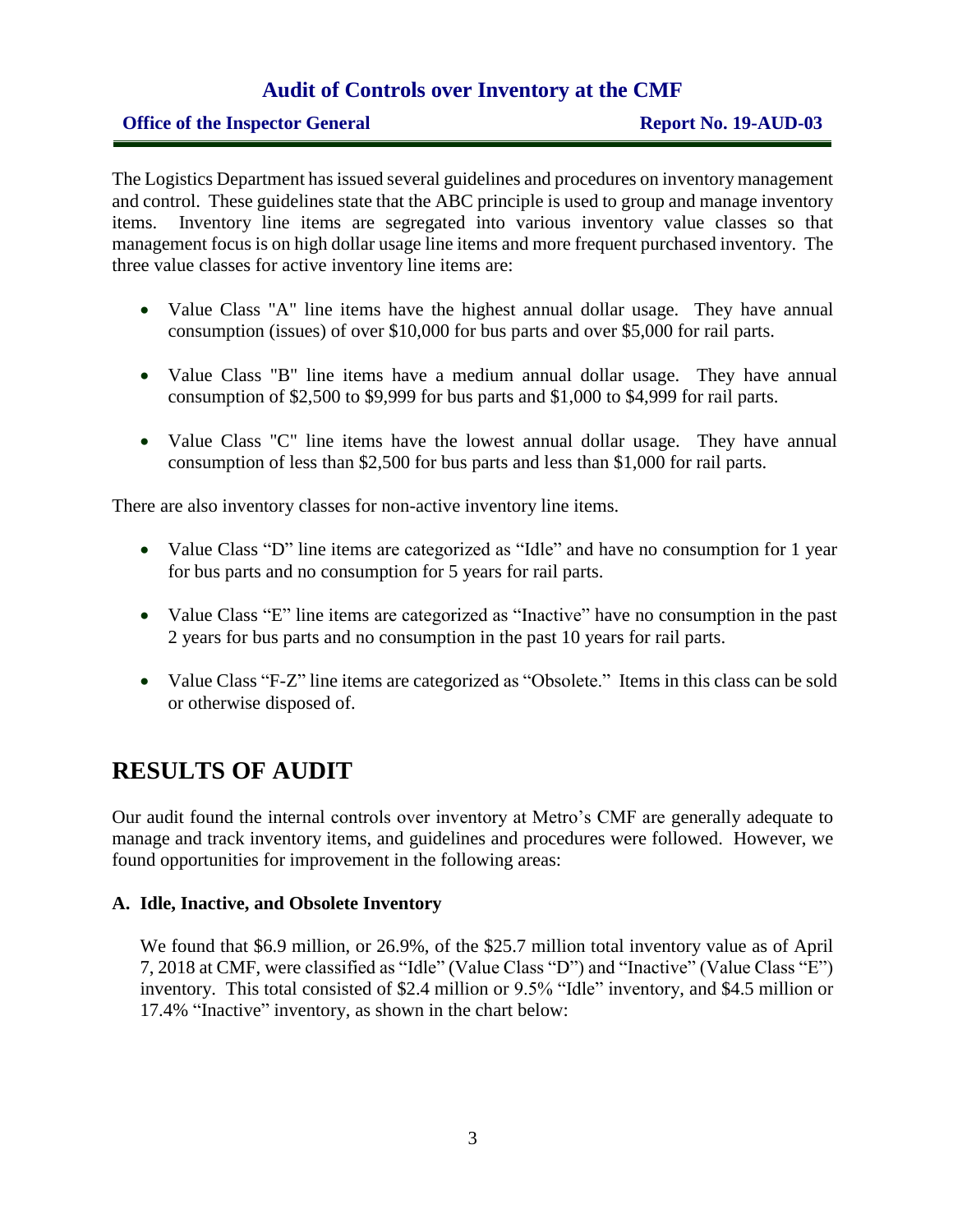**Office of the Inspector General <b>Report No. 19-AUD-03** 

 $\overline{a}$ 



CMF has two separate buildings to store inventories: Main and Bulk Item. The inventory value classes "D" and "E" represent 30.5% of the inventory at the "Main" warehouse, and 15.6% of the inventory in the "Bulk" item warehouse (see Attachment C). During FY 2018, 1,005 inventory line items costing about \$1.9 million were moved from Value Class "E" to the obsolete category. As of April 2018, there were \$1.84 million obsolete inventory items on hand.

Transit Cooperative Research Program (TCRP) No. 40 (Revised Inventory Management Desk Guide), <sup>3</sup> Chapter 6.3, states that, "*If the inventory contains many obsolete items, the inventory may be overvalued…Too much excess inventory will increase the cost of the inventory, causing capital that would otherwise be used more productively to be unavailable. All excess and obsolete inventory should be eliminated from the inventory…"*

Logistics management told us that they are aware of the \$6.3 million of inactive (\$4.5 million Value Class "E") and obsolete (\$1.8 million Value Class F to Z) inventory items on hand at the CMF warehouse. They said the department has been working to reduce the level of these inventory items. However, their decision in disposing of inventory often depends on the discretion of the Maintenance Department. They stated that the management at the Maintenance Department often wants to keep inactive inventory on hand longer in case of unforeseen circumstances or emergency. The Logistics management also indicated that they have introduced an "Inventory Reduction Initiative," which encourages the department to buy less but more often in the future.

We believe it is unlikely items that have not been consumed/issued in over 2 years (bus parts) or over 10 years (rail parts) will be used unless management has a future planned maintenance project or other need that involves the items being retained. If there is no foreseeable need,

<sup>3</sup> TCRP is sponsored by the Federal Transit Administration. Revised Inventory Management Desk Guide (TCRP No. 40) was issued in October 2000.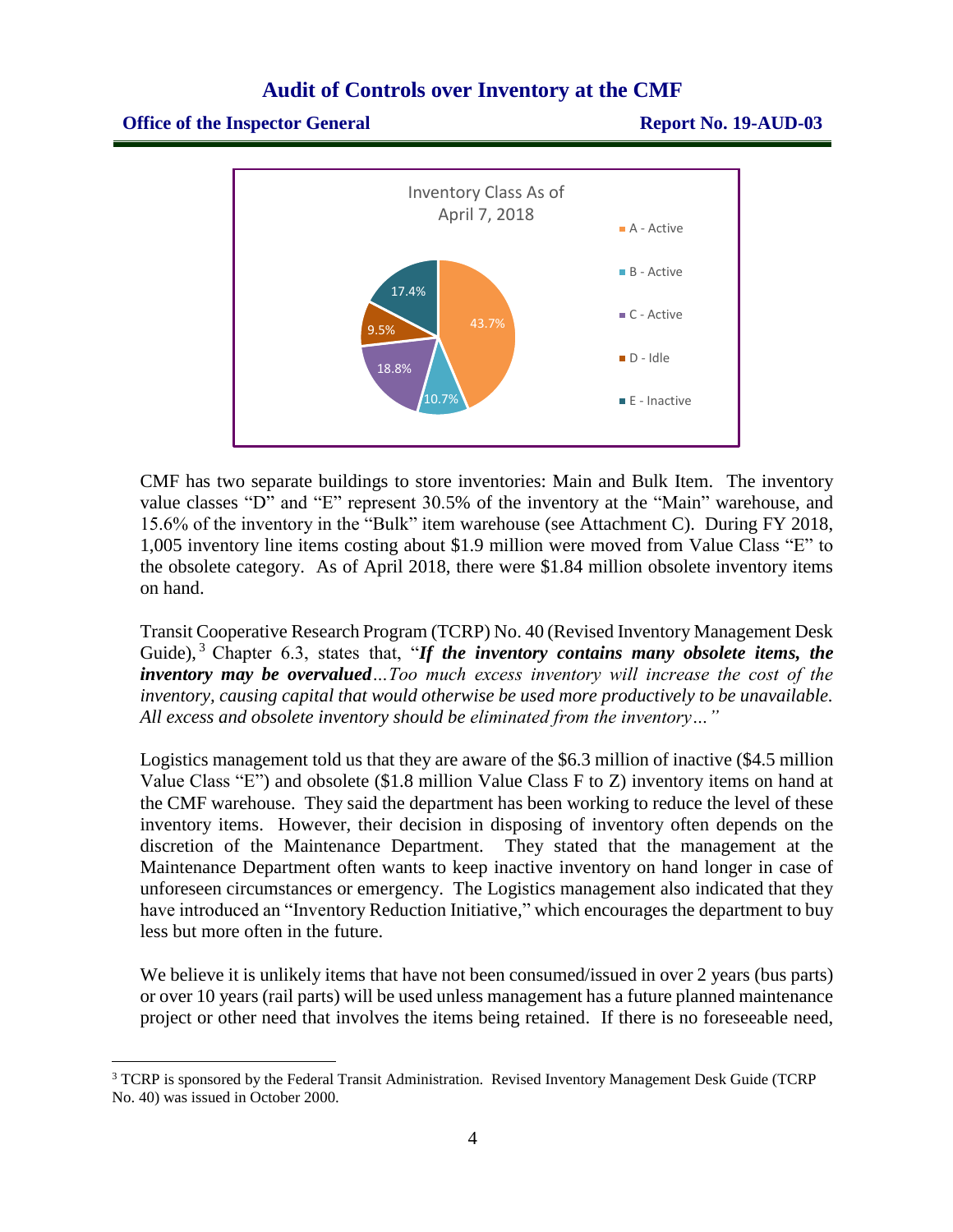$\overline{a}$ 

these inventory items should be sold or disposed of. Carrying a large dollar amount of inactive/obsolete items at their full acquisition cost distorts the true value of Metro inventory. Although the sale or disposal of excess or obsolete inventory may yield little financial benefit, other benefits occur such as saving time and resources to conduct cycle counts, physical inventories, and storage and handling of items. In addition, the storage space can be saved for storing active materials and parts.

#### **B. Quarterly Physical Inventory Sample Counts**

The two basic methods for calculating inventory accuracy are:

- **Count Method**. The count method provides the percentage of line items or part numbers that match what was recorded compare to the total line items counted. This method measures the accuracy of the on-hand quantities recorded on the stock records. It is a method commonly used by operations and material management.
- **Gross Dollar Variance Method**. The gross dollar variance method measures accuracy from a financial perceptive. This method provides the percentage of the gross dollar value of line items physically counted to the total the gross dollar value of the line items recorded on the stock records.

Logistics Inventory Control uses the gross dollar variance method to calculate inventory accuracy. However, best practices suggest the use of the count method for determining the accuracy of inventory records.

#### Best Practices - Count Method for Computing Inventory Accuracy

Defense Contract Audit Agency (DCAA) Contract Audit Manual, Consortium Report Benchmarking & Best Practice, Strategos Guide to Cycle Counting & Inventory Accuracy, and TCRP No. 40 all suggest using the count method to calculate inventory accuracy. The TCRP No. 40 Inventory Guide also discusses the gross dollar value method, which is currently used by the Metro Logistics Department. (See Attachment B for a list of best practices references.)

• DCAA Contract Audit Manual<sup>4</sup> 5-710.3c states: "*Inventory record accuracy attests to the accuracy of the on-hand inventory as opposed to the physical (recorded count) inventory. Inventory record accuracy should be at or above 95 percent within preestablished tolerances …example of a formula for calculating inventory accuracy is Number of Parts Accurate / Number of Parts Counted x 100.*"

<sup>4</sup> DCAA Contract Audit Manual, Chapter 5-700 Section 7 – Audit of Material Management and Accounting System Internal Control, January 25, 2016.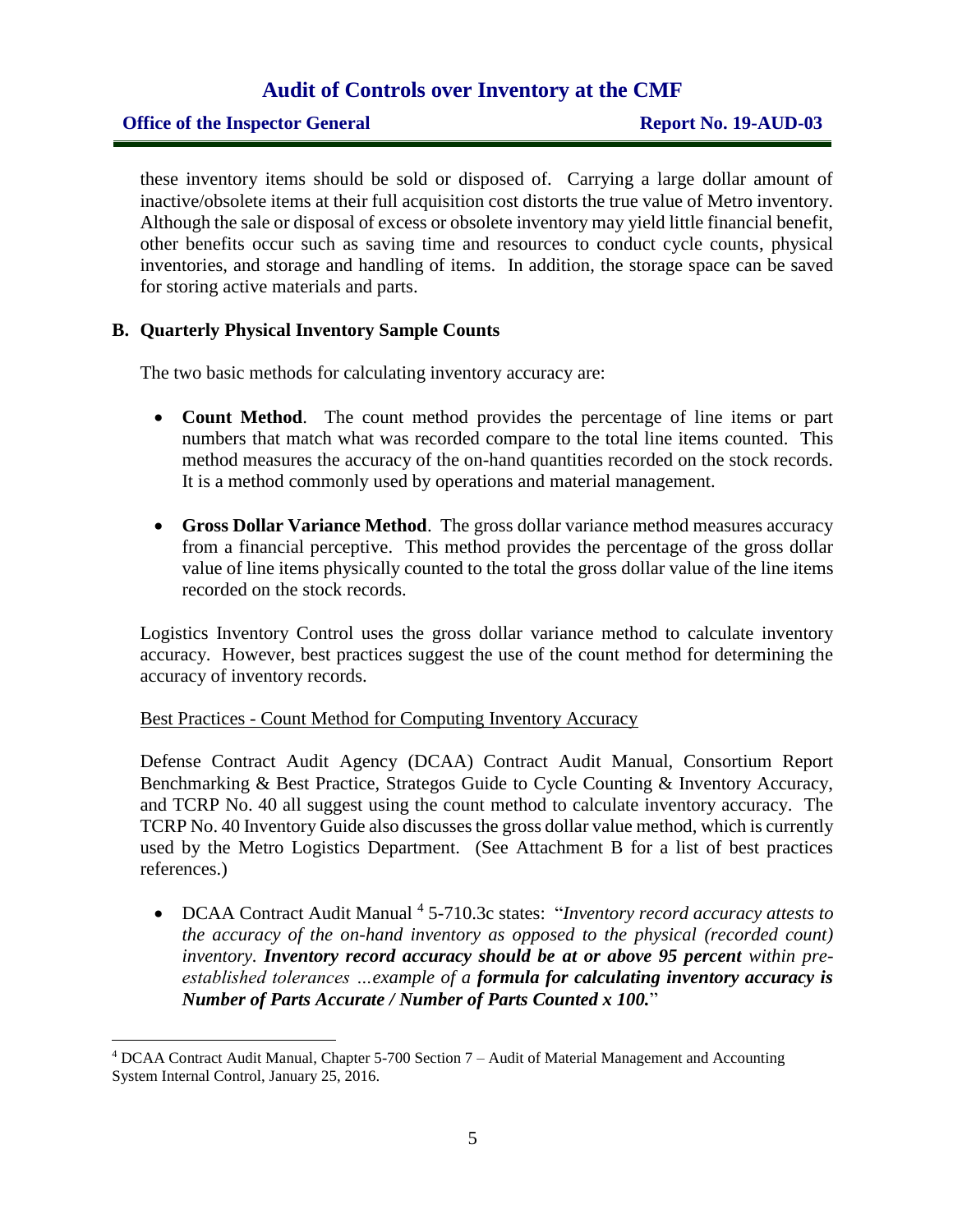#### **Office of the Inspector General <b>Report No. 19-AUD-03**

- Consortium Report, Benchmarking & Best Practice in Cycle Counting, <sup>5</sup> states: "*Inventory accuracy is defined as the number of correct cycle counts as a percentage of total annual cycle counts...For scheduled cycle counts, ensure that the counts are blind and that the system shows the location."*
- Strategos Guide to Cycle Counting & Inventory Accuracy, 6 1.02 states: "*The actual calculation of inventory accuracy is quite simple. It is the percentage of items having accurate records. The formula is Number of Correct Records / Number of Records Checked X 100.*"
- TCRP No. 40, Revised Inventory Management Desk Guide 8.1.3, states: "*Measuring inventory accuracy involves looking at the degree to which computer records match actual inventory quantities on hand. The primary performance measures look at (1) the percent of inventory items for which the actual quantity on hand matches the computer balance (that is, the percent of accurate balances); and (2) the percent of absolute dollar variance of inventory balance discrepancies. These performance measures are calculated as follows:*

#### *Percent accurate balances*

 $\overline{a}$ 

*= Number of items (that is, part numbers) that match / Total number of items counted x 100.*

*Percent absolute dollar variance* 

*= Sum of absolute (computer value - value of actual counts) / Total computer value of items counted x 100.*"

In addition, Defense Contract Audit Agency (DCAA) Contract Audit Manual Chapter 5- 710.3b (Inventory Accuracy) states that the gross dollar value method should not be used for the purpose of determining the accuracy of inventory quantities. "*For Material Management and Accounting Systems (MMAS)<sup>7</sup> purpose accuracy should not be determined based on the dollar value of an aggregate inventory. This technique is not representative of the physical accuracy of the inventory because the netting process and material planners rely on the accuracy of recorded inventory quantities when deciding to fill requirements and generate orders.*"

<sup>5</sup> Consortium Report (Benchmarking & Best Practice), Cycle Counting – Increase Inventory Accuracy & Eliminate Wall-to-Wall Physical Inventory, by Tompkins Supply Chain Consortium, April 10, 2012.

<sup>&</sup>lt;sup>6</sup> Strategos Guide to Cycle Counting & Inventory Accuracy, Quarterman Lee, Published by Strategos, Inc. in 2006.

<sup>7</sup> 48 CFR 252.242-7004, Material Management and Accounting Systems, May 2011.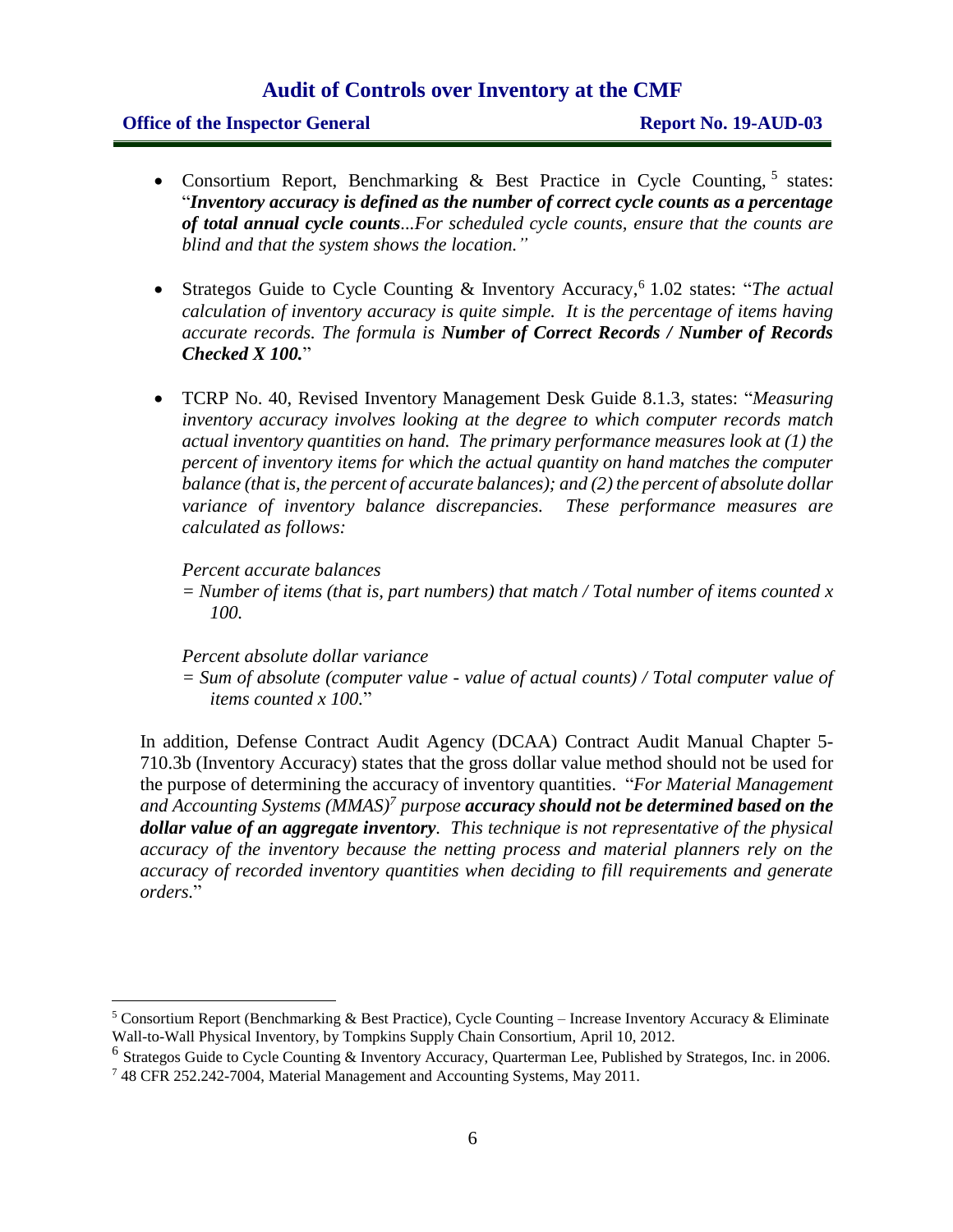#### **Office of the Inspector General <b>Report No. 19-AUD-03**

#### Quarterly Inventory Results

Teams in the Logistics Inventory Control group conduct physical counts of inventory items on a perpetual basis (throughout the year<sup>8</sup>) and conduct quarterly random sampling cycle counts (110 line items) to detect variances. The Logistics Department reports for five quarterly sample counts (FY17  $3<sup>rd</sup>$  Quarter to FY18  $3<sup>rd</sup>$  Quarter) showed an average inventory accuracy of 99.8% for the "Main" warehouse and 99% for the "Bulk" item warehouse, and a 98%<sup>9</sup> target accuracy. These accuracy rates were obtained using the gross dollar variance method [total inventory value of line items counted minus count variance (in absolute dollar) divided by total inventory value of line items counted X 100].

#### Inventory Accuracy Based on the Count Method

We obtained the inventory count details for the same five quarters from  $FY17 3<sup>rd</sup>$  Quarter to FY18 3<sup>rd</sup> Quarter and calculated the inventory accuracy based on the count method consistent with best practices (number of line items counted accurate / number of total line items counted X 100). Our calculations showed an average inventory accuracy at 90% and 96%, respectively for the "Main" and the "Bulk" warehouse, as shown in the table below:

| <b>Sample Count</b>                     | "Main"<br><b>Warehouse</b> | "Bulk"<br><b>Warehouse</b> |
|-----------------------------------------|----------------------------|----------------------------|
| FY17 3rd Qtr.                           | 82%                        | 100%                       |
| FY174 <sup>th</sup> Qtr.                | 98%                        | 80%                        |
| FY18 1st Qtr.                           | 86%                        | 100%                       |
| $\overline{FY}$ 18 2 <sup>nd</sup> Qtr. | 87%                        | 100%                       |
| FY18 3rd Otr.                           | 97%                        | 100%                       |
| <b>Average Accuracy</b>                 | 90%                        | 96%                        |

#### **Table 1 – Sample Count Result Using Line Item Count Method**

The average accuracy amounts in the above table are 9.8% lower than 99.8% accuracy rate for the "Main" warehouse and 3% lower than the 99% for the "Bulk" warehouse calculated by the Logistics Department using the gross dollar variance method.

Use of the gross dollar variance method does not effectively measure the accuracy of the recorded quantities on the stock records or accurately reflect the effectiveness of inventory controls. To assist management to better assess inventory accuracy/controls, Logistics should also use the count method to calculate the accuracy of recorded quantities.

 $\overline{a}$ 

<sup>&</sup>lt;sup>8</sup> Line items in value class A and B are counted 3 times a year and line items in value class C are counted once a year.

<sup>&</sup>lt;sup>9</sup> Source: Statistical & Performance Reports – August 2018.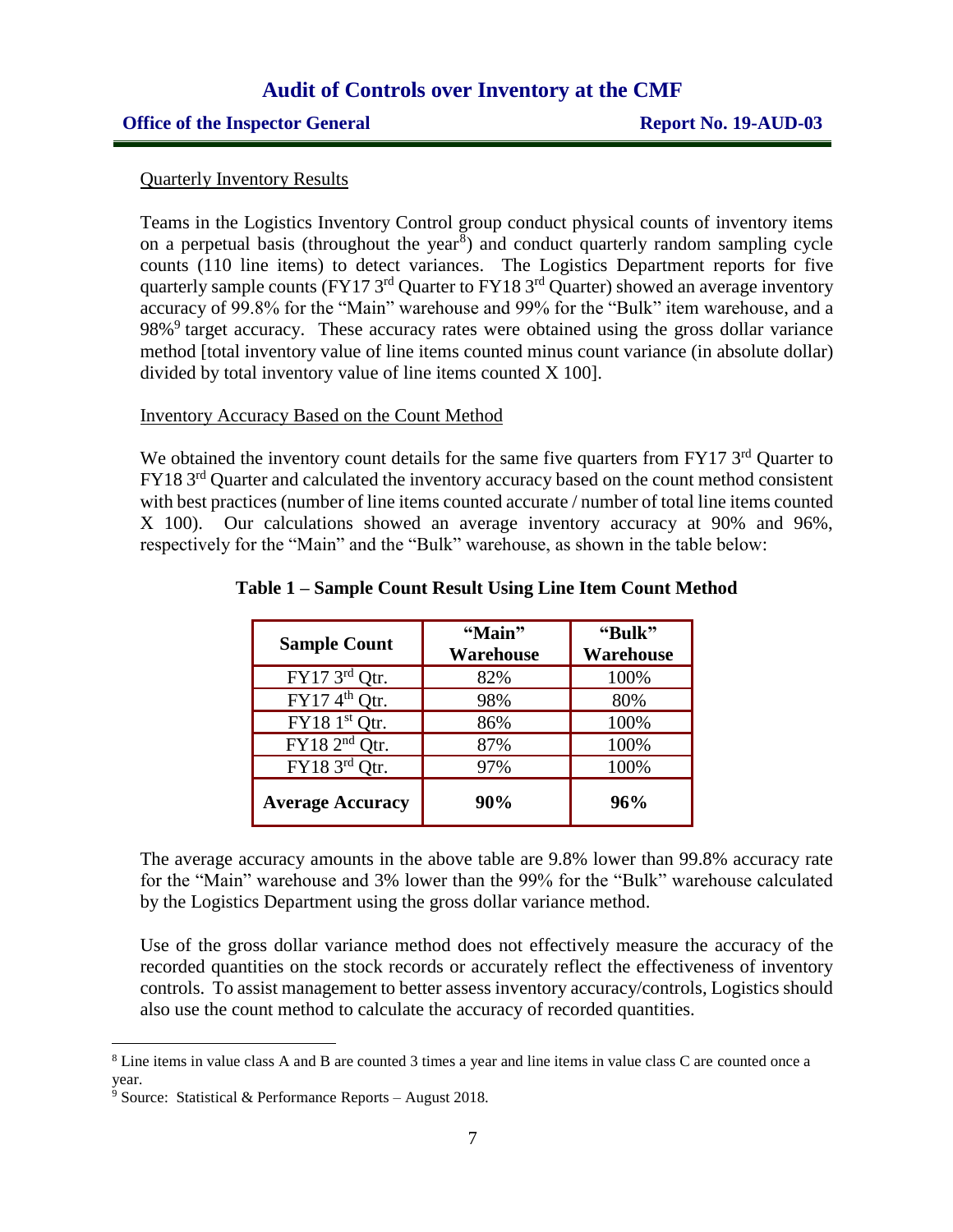#### Inventory Accuracy Goal for Count Method

Best practices suggested by the General Accountability Office (GAO) is the inventory accuracy goal should be (95%). GAO-02-447G, <sup>10</sup> Best Practices in Achieving Consistent, Accurate Physical Counts of Inventory and Related Property, Key Factor 1 (Establish Accountability) state: "*High goals 'stretch' the organization and personnel to perform inventory counts with increasingly superior precision. Experts agree that inventory record accuracy goals should be set at 95 percent or higher. Six of the eight leading-edge locations performing cycle counts set performance goals by establishing inventory record accuracy goals that ranged from 95 percent to 98 percent.*"

We believe that Logistics should also use the count method to calculate the accuracy of inventory records and establish a goal of at least 95% accuracy based on best practices.

#### **C. Inventory Practices Need Improvement**

 $\overline{a}$ 

Best Practices state that inventory counters should not be provided with the quantity of items recorded in the electronic inventory system (i.e., "blind count"<sup>11</sup>).

- GAO-02-447G, Best Practices in Achieving Consistent, Accurate Physical Counts of Inventory and Related Property, Key Factor 8 (Perform Blind Counts) states, "*A blind count refers to the performance of a physical inventory count without the knowledge of, or access to, the on-hand quantity balance in the inventory records…Blind counts offer the greatest degree of assurance of accurate and reliable counts. If the record onhand quantity is provided to the counters, there is a risk that the counters will not actually perform the count…We found that blind counts were one of the strongest control measures used at leading-edge locations.*"
- Consortium Report, Benchmarking & Best Practice in Cycle Counting, states, "*For scheduled cycle counts, ensure that the counts are blind and that the system shows the location."*

<sup>&</sup>lt;sup>10</sup> U.S. Government Accountability Office, GAO-02-447G, Best Practices in Achieving Consistent, Accurate Physical Counts of Inventory and Related Property, March 2002.

 $11$  The person(s) who conduct the physical inventory does not have knowledge of the quantities of items shown on the electronic inventory system. Blind counts ensure the integrity of the physical inventory because persons taking the inventory must count the items and precludes counters from just accepting/recording the quantity on the current stock record.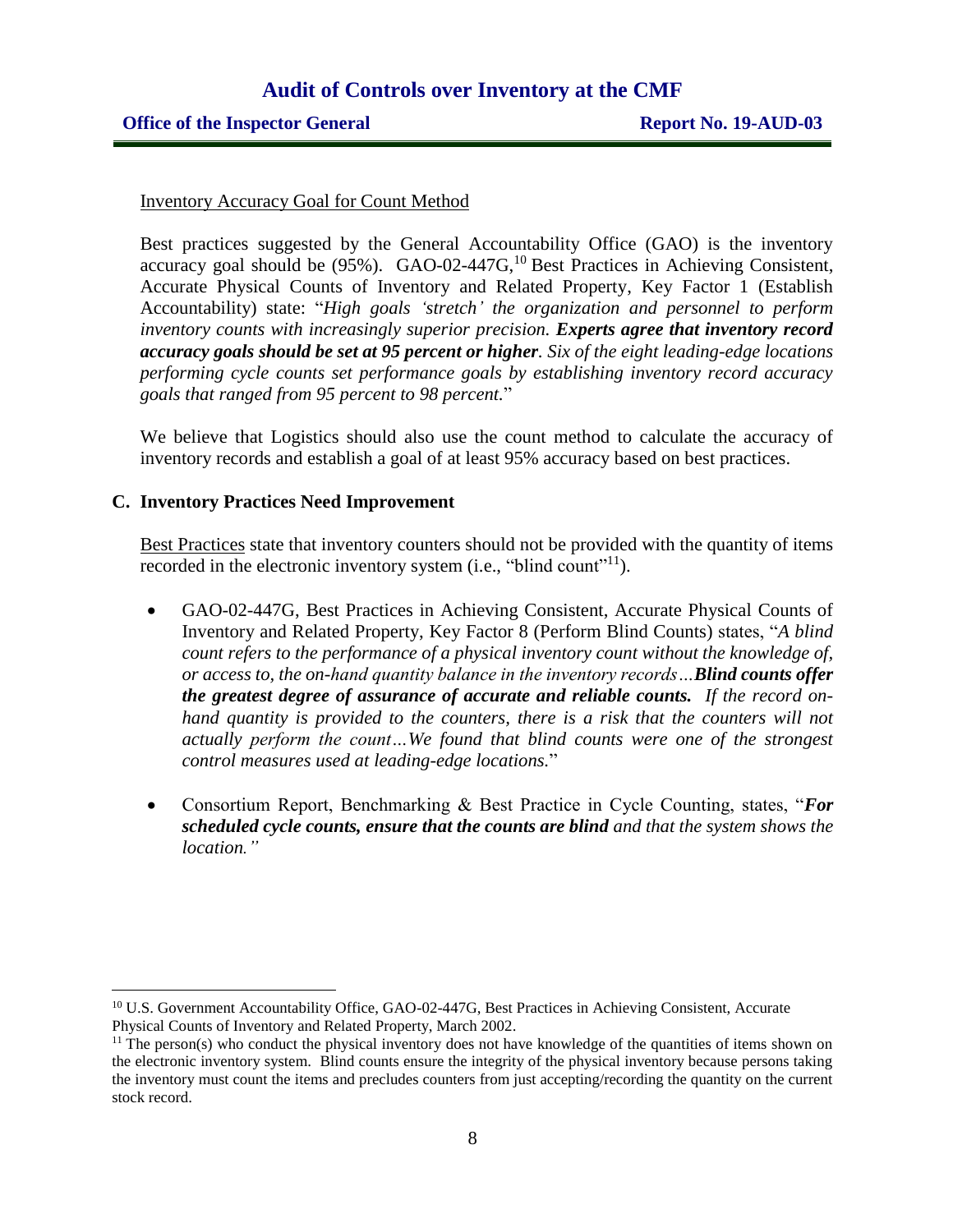#### Metro Inventory Practices

Metro's Logistics inventory count team currently performs quarterly sample counts on a system generated random selection of 100 items from the "Main" warehouse and 10 items from the "Bulk" warehouse. We observed that the count sheets used by the inventory team showed the quantity of items recorded on the M3 system, which is not consistent with best practices of blind counts.

#### OIG Independent Inventory Count

After observing the inventory count team perform the FY18 3<sup>rd</sup> Quarter sample count on April 7, 2018, we performed an independent inventory of 56 additional line items as discussed below:

- We randomly selected 39 line items from the "Main" warehouse. For 21 of these line items, we validated the quantities recorded in M3 to items counted (on hand) at the storage location (shelf); and for the remaining 18 line items, we counted items on hand at randomly selected storage locations and verified our counts to the quantities shown in M3 (reverse). We found quantity discrepancies for two of the 39 line items and the recorded quantities for the remaining 37 (95%) line items were accurate.
- We also randomly selected 17 line items at the "Bulk" warehouse. For five of these line items, we validated the quantities recorded in M3 to items counted at the storage location; and for the remaining 12 line items, we counted items on hand at randomly selected storage locations and verified our count to the quantity shown in M3. We found quantity variances for 5 of the 17 line items, and the recorded quantities for the remaining 12 (71%) line items were accurate (see Table 2 below).

|                                           | <b>Inventory Line Items</b> |           |                      |  |
|-------------------------------------------|-----------------------------|-----------|----------------------|--|
| Count                                     | <b>Counted</b>              | Accurate  | <b>Accuracy Rate</b> |  |
| <b>CMF</b> - Record to Location           | 21                          | 20        | 95.2%                |  |
| <b>CMF</b> - Location to Record (reverse) | 18                          | T)        | 94.4%                |  |
| <b>Total CMF</b>                          | <u>39</u>                   | <u>37</u> | 94.9%                |  |
|                                           |                             |           |                      |  |
| <b>Bulk - Record to Location</b>          |                             |           | 80.0%                |  |
| Bulk - Location to Record (reverse)       | 12                          |           | 66.7%                |  |
| <b>Total Bulk</b>                         |                             |           | 70.6%                |  |

**Table 2 – Summary of OIG Inventory Count Results**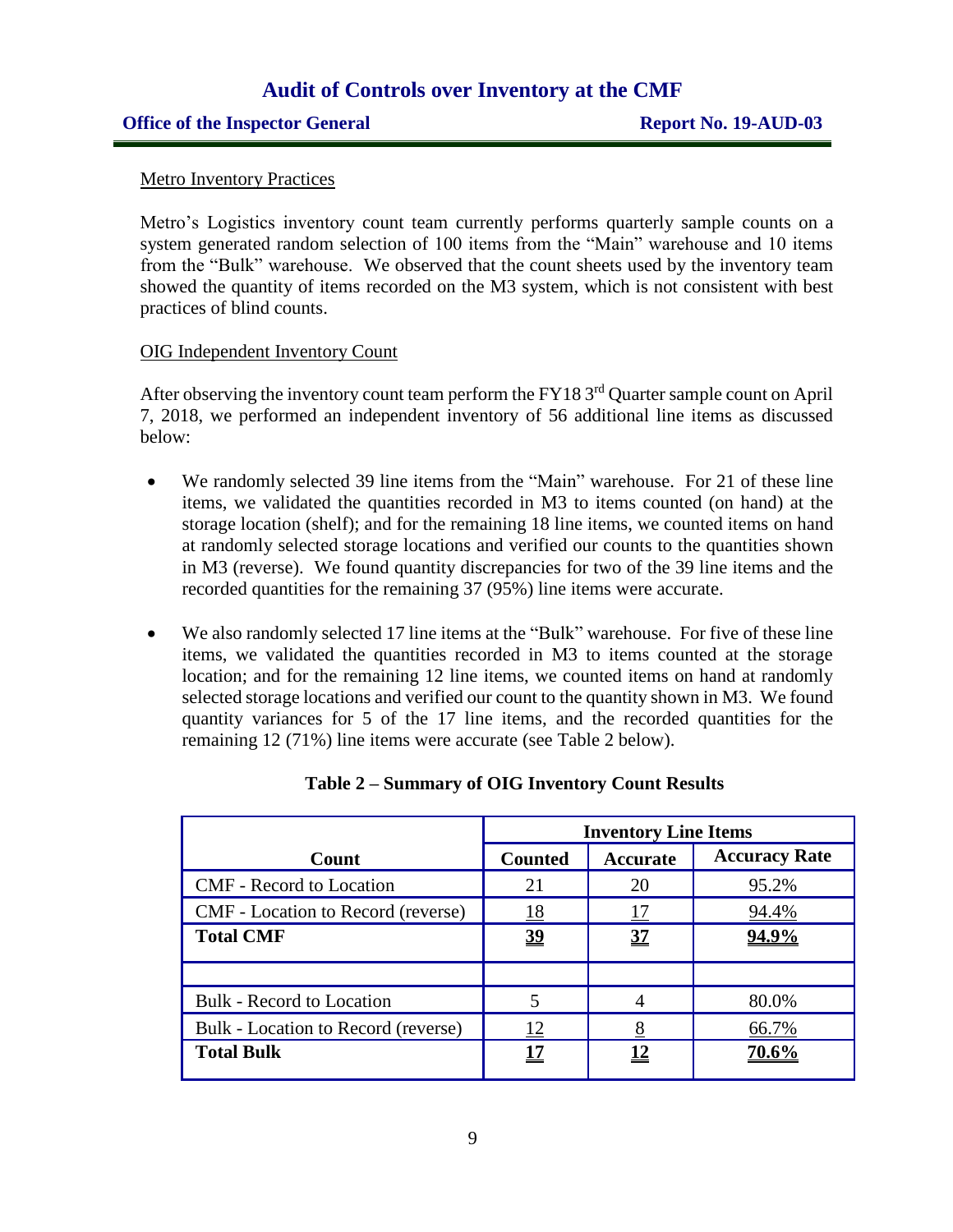The OIG's independent physical inventory counts, found an accuracy rate of 95% for the "Main" warehouse and 71% for the "Bulk" warehouse. The inventory accuracy for the "Main" warehouse is in line with the 95% best practices accuracy goal discussed in section B of this report. However, the 71% accuracy for the "Bulk" warehouse is significantly lower. Logistics management told us it appears that the majority of the "Bulk" warehouse variance was due to some returns that had not been credited back and recorded on the M3 system.

The majority of the variance from our independent count was derived from the counting items at select storage locations and then verifying the counts to the M3 recorded quantities. Accordingly, we believe that Logistics should include as part of its quarterly sample inventories some counts from the location to the system records (reverse). This will identify errors such as wrong locations recorded in the system or certain transactions not processed correctly or promptly.

## **OTHER OPPORTUNITIES FOR IMPROVEMENT**

#### **A. Use of Blanket Purchase Orders Could Reduce Ordering Time**

In most instances, purchase orders (PO) are created for each procurement action to replenish inventory items. Our audit found some line items that are frequently/repetitively procured could be bought through a blanket PO. This would reduce the overall time to procure the items, reduce the inventory levels, and eliminate the administrative time to create a separate PO and shop for a vendor for each procurement. Some examples of inventory line items frequently procured during a 17-month period (January 2017 to May 2018) are:

- 11 procurements for drive axle
- 9 procurements for door assembly
- 8 procurements for lock assembly
- 6 procurements for gasket kit
- 5 procurements for bearing

We suggested to the Purchasing Director that purchases for frequently ordered items could be made under a blanket purchase order<sup>12</sup>, which would streamline the procurement process. The Director agreed and stated that the Department had already planned to utilize blanket POs next year.

#### **B. Inventory Guidelines and Procedures Need to be Updated**

We noticed that the following inventory guidelines and procedures had not been updated for at least 5 years:

 $\overline{a}$ 

<sup>&</sup>lt;sup>12</sup> Also called "Blanket Purchase Agreement."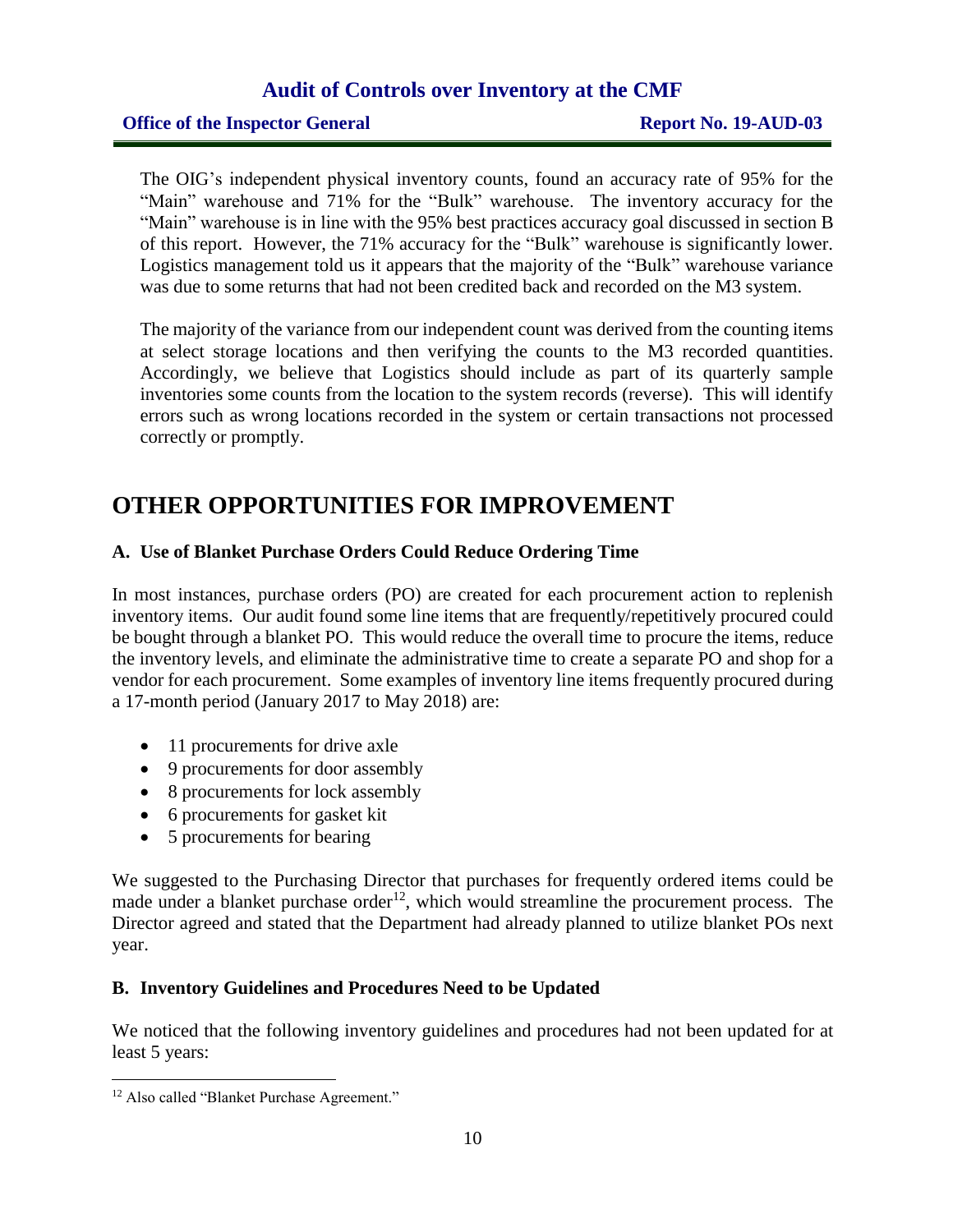- Inventory Management Guidelines and Procedures, dated June 6, 2013.
- Inventory Management Overview, dated June 6, 2013.
- M3 Materials Work flows (undated) contains some procedures that the department no longer uses or documents that have been replaced.

Logistics management advised us that they are aware of this matter and plan to review and update these guidelines and procedures in this Fiscal Year.

## **RECOMMENDATIONS**

We recommend that the Logistics Department:

- 1. Continue efforts to reduce the level of inactive items in Value Class "E" by:
	- a. Working with appropriate departments such as Maintenance to identify parts/items that have no foreseeable use (such as those not consumed for long periods and/or Metro no longer uses the equipment/vehicles for these parts),
	- b. Moving appropriate items to obsolete category, and
	- c. Disposing of obsolete items according to Metro's disposal procedures.
- 2. Use the count method consistent with best practices to calculate and report the accuracy of inventory records (number of line items counted accurate/total line items counted X 100). In addition, establish an inventory accuracy goal such as 95% consistent with best practices.
- 3. Implement procedures to conduct physical inventories using "blind counts" consistent with best practices in which individuals performing the inventories do not have the knowledge of, or access to, the on-hand quantity in the inventory records.
- 4. Consider adding to the quarterly inventory sample counts, a sample of items from randomly selected locations and compare the counts to quantities on the inventory record (reverse). This would help to identify errors such as wrong locations recorded in the system or certain transactions not processed correctly or promptly.
- 5. Ensure that returned inventory from user departments (divisions) are promptly and properly recorded in M3 and credited back to the CMF warehouse.
- 6. Complete plans to use blanket purchase orders to procure material when appropriate to reduce procurement time and eliminate work to create a separate purchase order for each procurement.
- 7. Complete plans to review and update existing inventory guidelines and procedures.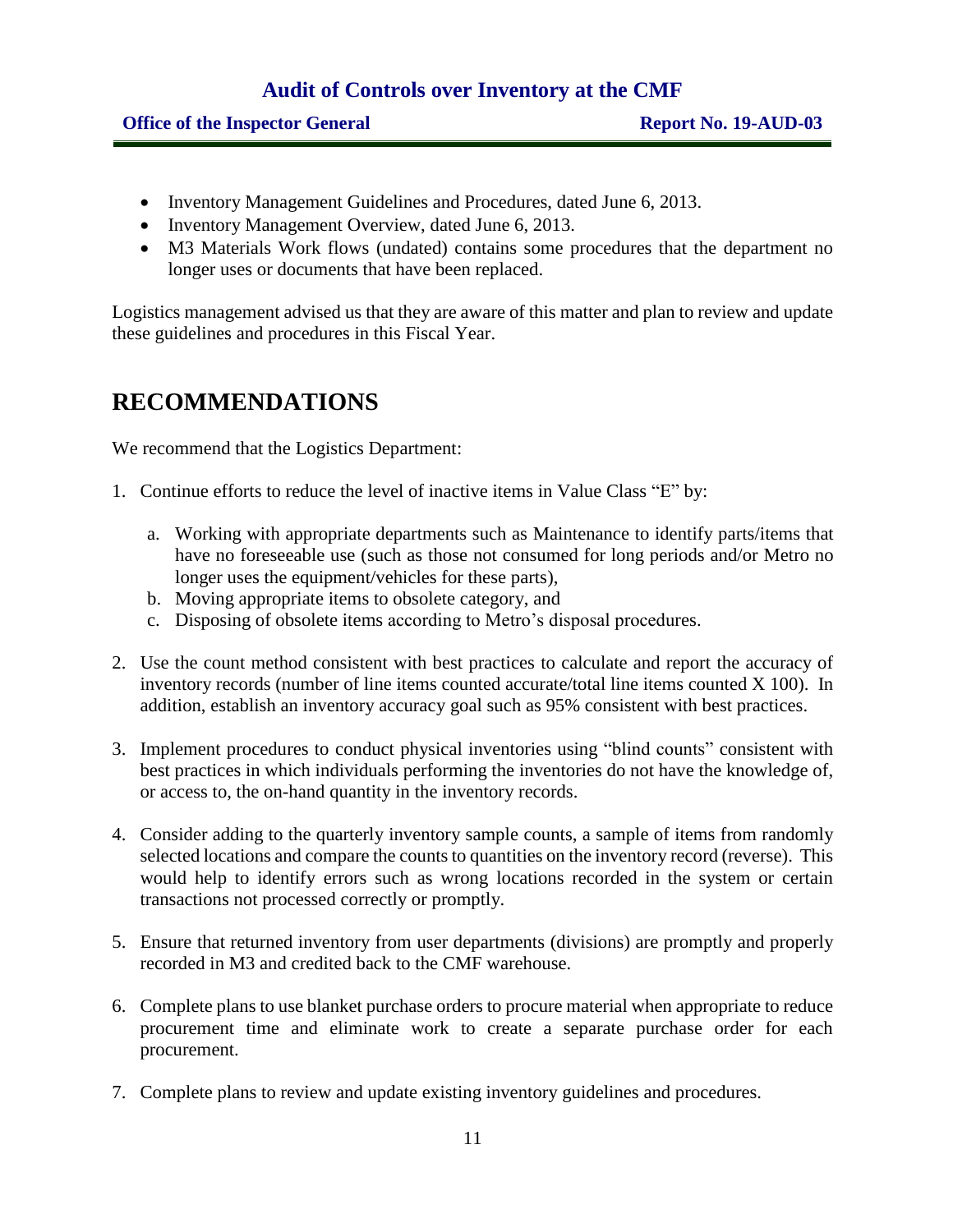## **MANAGEMENT COMMENTS TO RECOMMENDATIONS**

Metro management agreed with the recommendations in this report and initiated the following corrective actions. (See Attachment D for copy of management response.)

- 1. The Material Planning, Maintenance, Logistics and Procurements departments has been working together in reducing inventory and disposing obsolete inventory.
- 2. DEO of Logistics will ensure the implementation of best practices in inventory accuracy and blind counts by 2019.
- 3. DEO of Logistics will consult with Metro's ITS department to study the feasibility of implementing random selection of locations for inventory count and discuss with OIG in 2019.
- 4. Logistic has provided training to "Bulk" warehouse staff regarding proper recording of returns and credits.
- 5. Material Planning and Procurement has been working together in looking for inventory that can be grouped in blanket purchase orders.
- 6. DEO of Logistics will ensure that Inventory Management Guidelines and Procedures are reviewed and updated by FY 20.

## **EVALUATION OF MANAGEMENT COMMENTS**

Metro's Vendor/Contract Management's proposed corrective actions are responsive to the findings and recommendations in the report. Metro management should continue to monitor and follow up on implementation of the recommendations until all proposed actions are completed.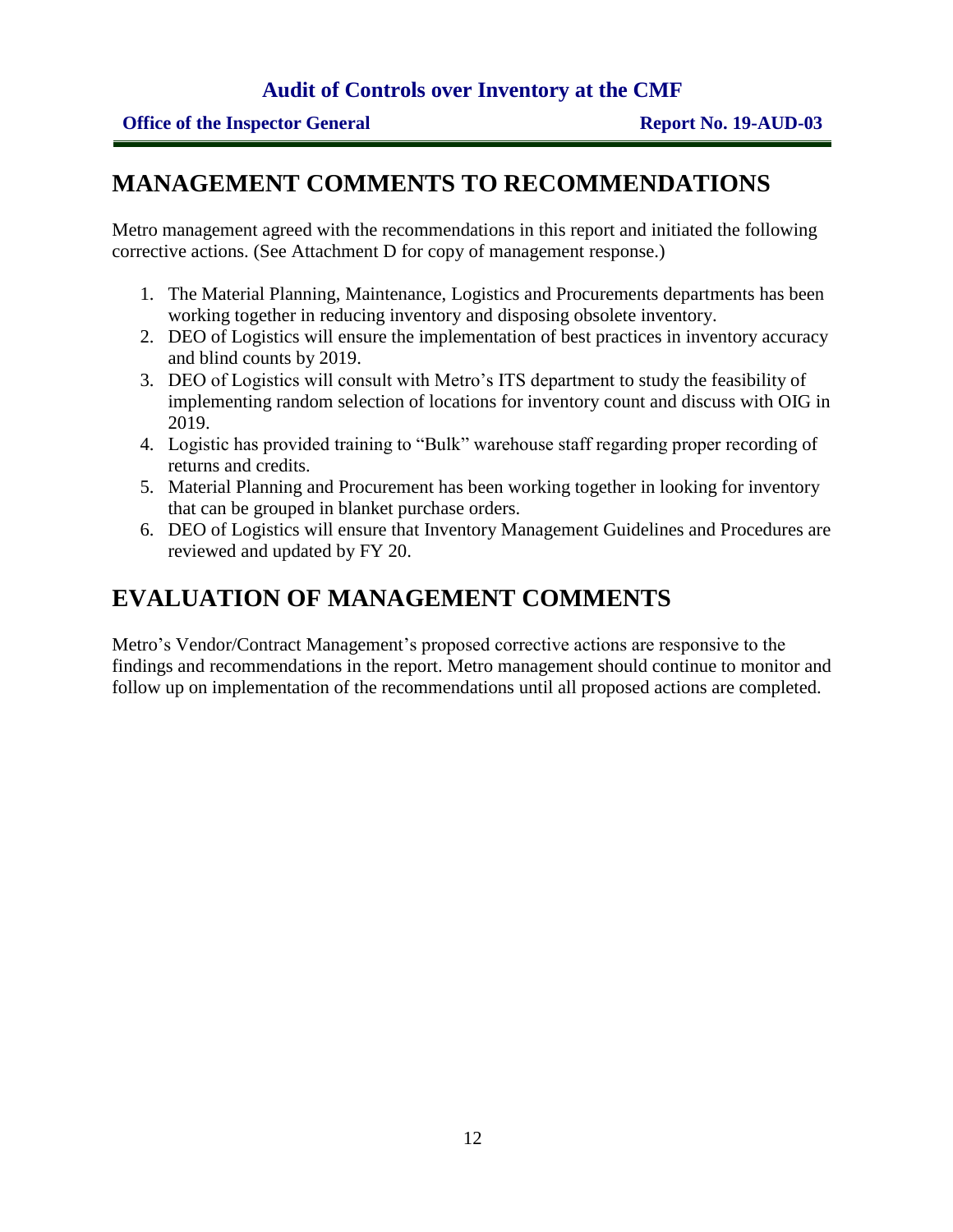## **Pictures of CMF Inventory Warehouse**





 $\overline{a}$ 



*Figure 1 – CMF Receiving Dock Figure 2 – Automated Guided Vehicle System (AGVS)<sup>13</sup>*



*Figure 3 – CMF Mini-Load System<sup>14</sup> Figure 4 – Inventory Count Team on 2nd Fl.*

<sup>&</sup>lt;sup>13</sup> AGVS is part of Metro's Automated Storage/Retrieval System. They are radio frequency guided self-loading transporters used to distribute material within the CMF. As seen in figure 2.

<sup>&</sup>lt;sup>14</sup> The Mini-Load cranes are used to automatically pick up, move, store and retrieve small components and/ or parts.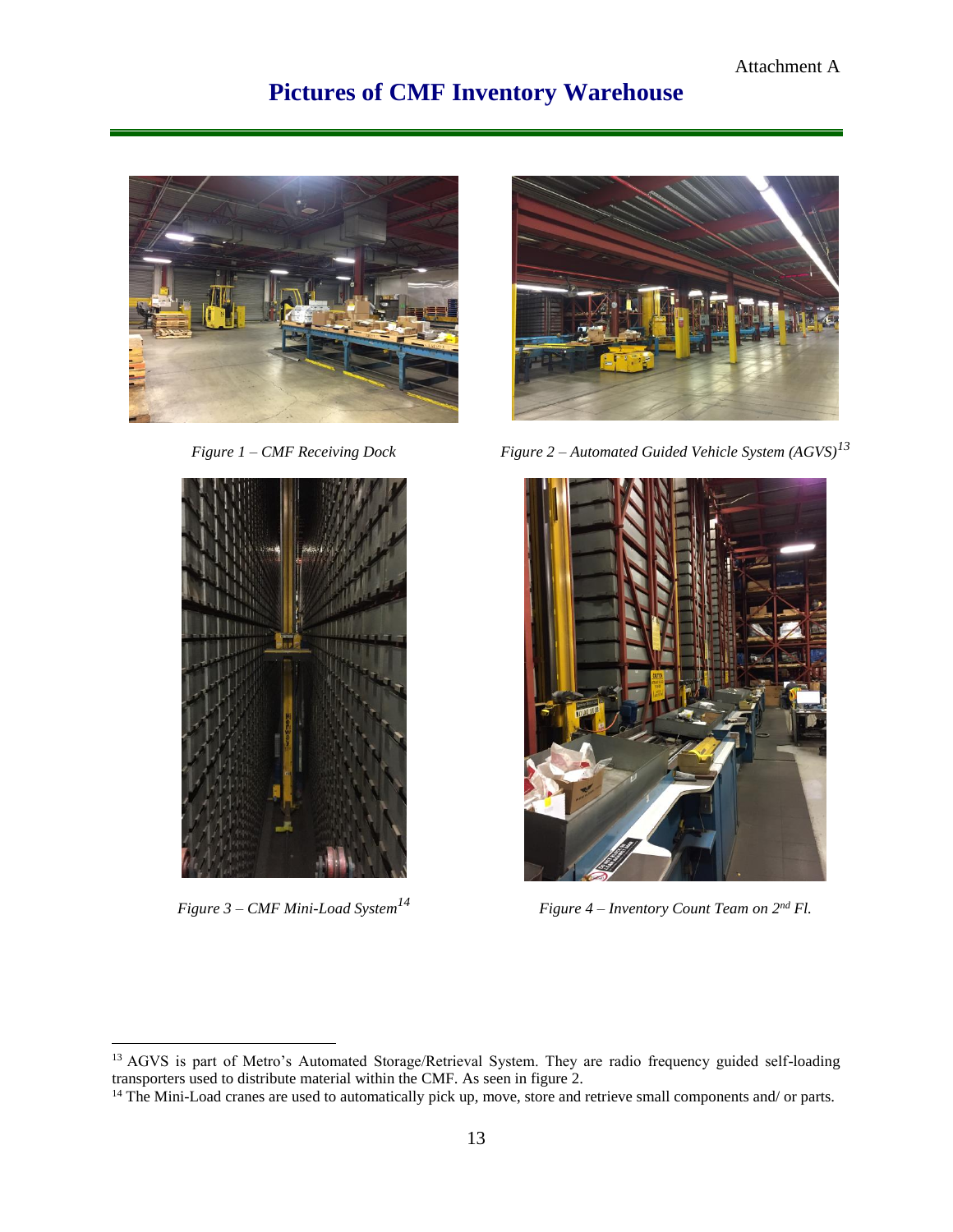- 1. Defense Contract Audit Agency (DCAA) Contract Audit Manual, Chapter 5-700 Section 7 Audit of Material Management and Accounting System Internal Control, January 25, 2016.
- 2. 48 CFR 252.242-7004, Material Management and Accounting Systems, Federal Acquisition Regulation System, May 2011.
- 3. Consortium Report (Benchmarking & Best Practice), Cycle Counting Increase Inventory Accuracy & Eliminate Wall-to-Wall Physical Inventory, by Tompkins Supply Chain Consortium, April 10, 2012.
- 4. U.S. Government Accountability Office, GAO-02-447G, Best Practices in Achieving Consistent, Accurate Physical Counts of Inventory and Related Property, March 2002.
- 5. Revised Inventory Management Desk Guide, Research Results Digest, TCRP No. 40, October 2000.
- 6. e-Transit: Electronic Business Strategies for Public Transportation, Volume 1, Supply Chain: Parts and Inventory Management, Transit Cooperative Research Program (TCRP No. 84), 2002.
- 7. Applications for Improved Inventory Management for Public Transit Systems, Transit Cooperative Research Program (TCRP Web Document 17: Project E-3A), January 2001.
- 8. Best Practices in Inventory Management, DPI Refresher Course for Directors and Supervisors, Randolph Community College, April 2014.
- 9. Capital Asset Inventory and Condition Assessment, APTA SGR-TAM-RP-00x-13, APTA Standards Development Program Recommended Practice, American Public Transportation Association, 2013.
- 10. Strategos Guide to Cycle Counting & Inventory Accuracy, Quarterman Lee, Published by Strategos, Inc. in 2006.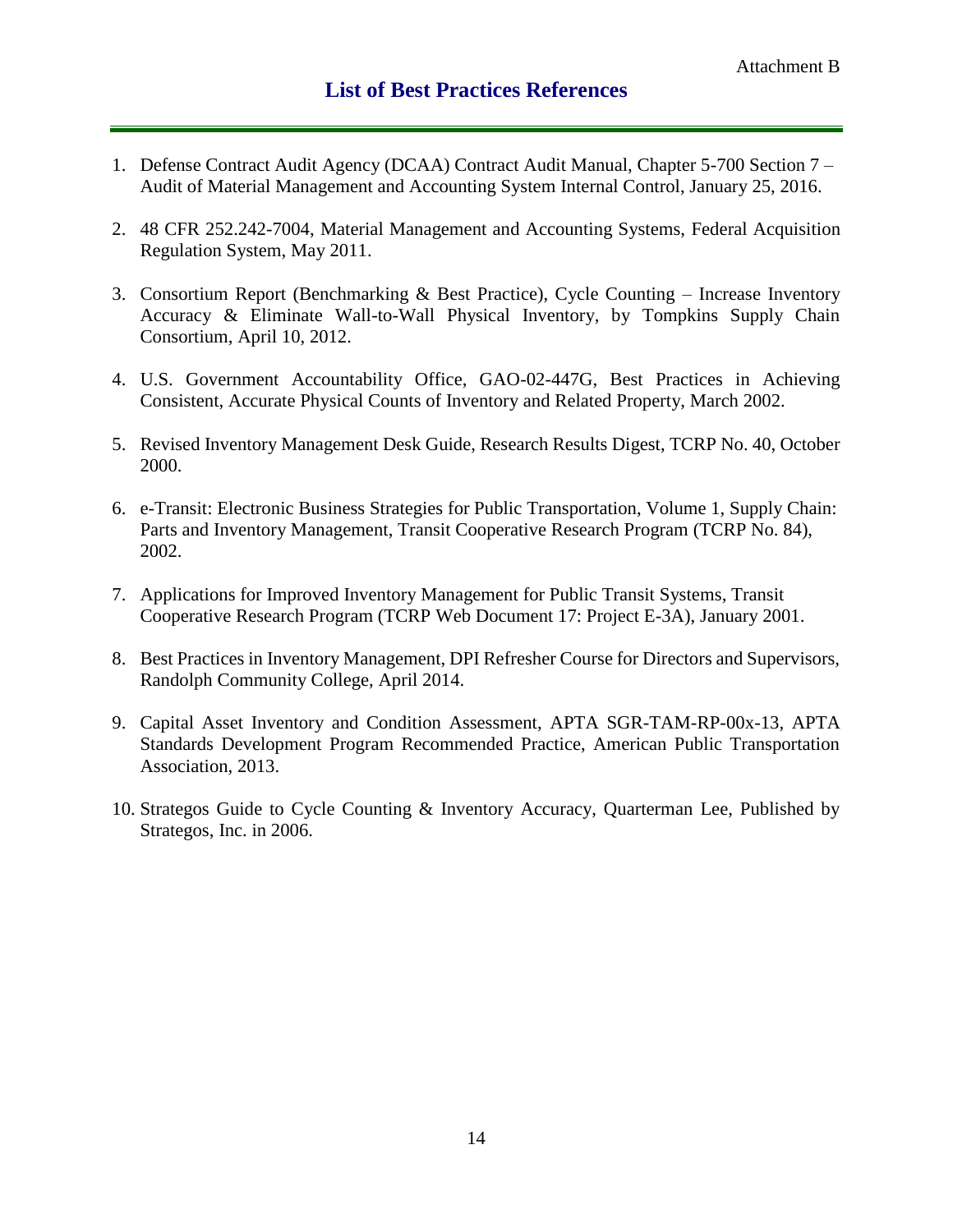#### **Summary of CMF Inventory by Value Class As of April 7, 2018**

|                    | <b>CMF</b>      |               | <b>Bulk</b>            |               | All                          |               |
|--------------------|-----------------|---------------|------------------------|---------------|------------------------------|---------------|
| <b>Value Class</b> | Amount          | $\frac{6}{9}$ | Amount                 | $\frac{6}{9}$ | <b>Total</b>                 | $\frac{0}{0}$ |
| A - Active         | 6,574,648<br>\$ | 34.2%         | 4,623,727              | 71.9%         | 11,198,375<br>$\mathbb{S}^-$ | 43.7%         |
| $B - Active$       | 2,368,558       | 12.3%         | 374,819                | 5.8%          | 2,743,377                    | 10.7%         |
| $C - Active$       | 4,403,453       | 22.9%         | 422,780                | 6.6%          | 4,826,233                    | 18.8%         |
| $D - Idle$         | $1,966,764$ *   | 10.2%         | $458,805$ <sup>#</sup> | 7.1%          | $2,425,569$ <sup>+</sup>     | 9.5%          |
| $E$ – Inactive     | $3,911,387$ *   | 20.3%         | $546,629$ <sup>#</sup> | 8.5%          | $4,458,016+$                 | 17.4%         |
| <b>Grand Total</b> | 19,224,810<br>S |               | 6,426,760              |               | 25,651,570<br>\$             |               |

\*Sum = \$ 5,878,151, or 30.5% #Sum = \$ 1,005,434, or 15.6%  $+Sum = $ 6,883,585, or 26.9\%$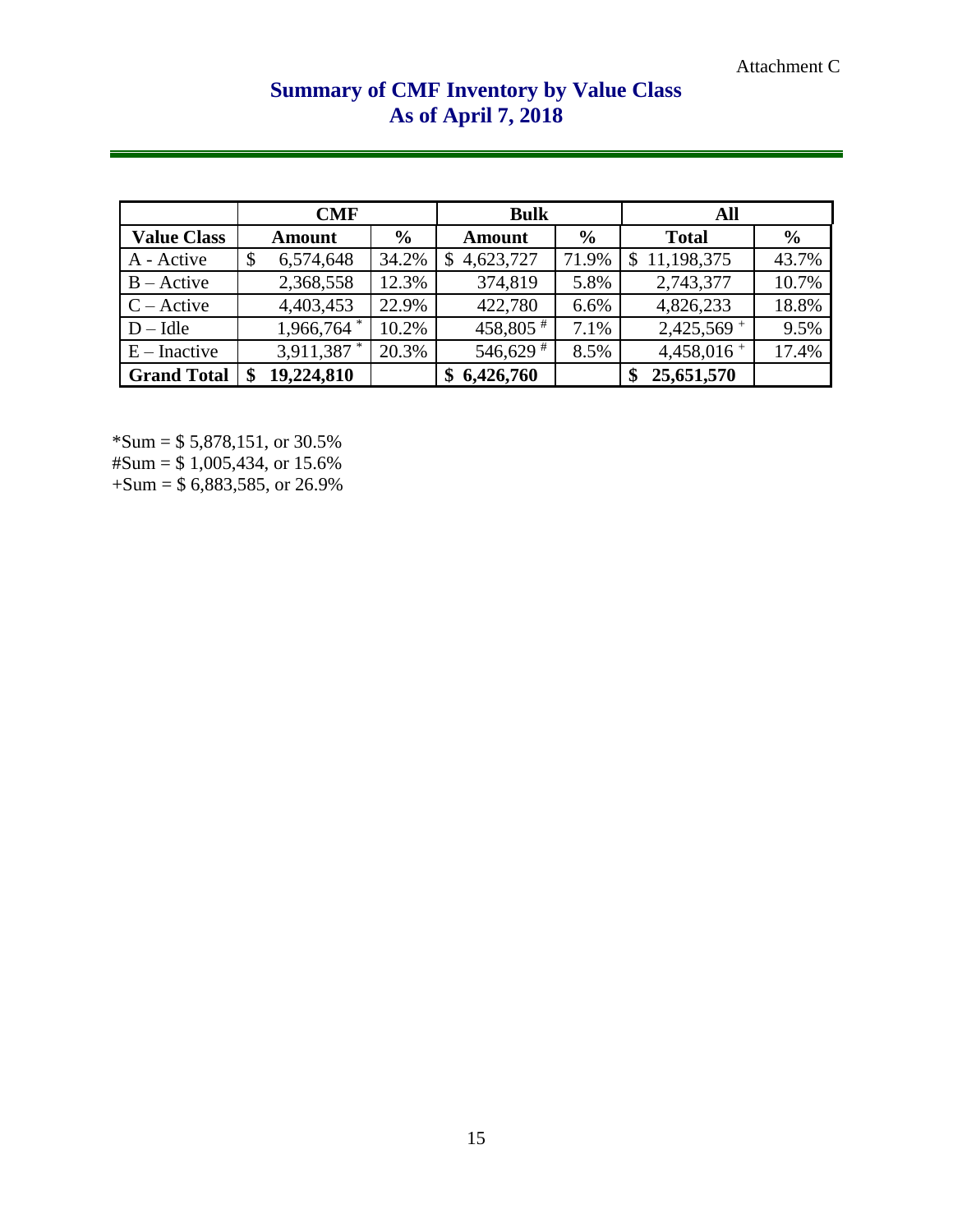## Metro Interoffice Memo

| Date           | January 18, 2019                      |  |
|----------------|---------------------------------------|--|
| To             | <b>Yvonne Zheng</b>                   |  |
|                | <b>Inspector General</b>              |  |
| From           | Debra Avila                           |  |
| <b>Subject</b> | Response to OIG Draft Report on Audit |  |
|                | <b>Controls Over Inventory</b>        |  |
|                | (Report No. 19-AUD-03)                |  |

#### **OVERVIEW**

Logistics appreciates the time and effort invested in this audit by the Office of Inspector General Audit staff. We have reviewed the recommendations and have developed our corrective action. We concur with the recommendations in this report and plan to implement these recommendations to the best of our ability with the goal of improving management controls over inventory.

#### **CORRECTIVE ACTION PLAN**

The following describes the corrective action plan for the recommendations presented in this report. Many of the recommendations address issues which Logistics and Material Planning have been working on for some time.

- In response to recommendation 1a, b, c, these are in place and are continuing. The Material Planning group has oversight and has been working with the Maintenance Department since 2014 in reducing the inventory investment. Furthermore, Material Planning works with Logistics and Procurement in the disposal of obsolete material. This recommendation has been implemented and will be tracked and reported quarterly.
- In response to recommendation 2, this will be implemented by April 2019. The DEO of Logistics will oversee the implementation of the count method and establish an inventory accuracy goal of 95%.
- In response to recommendation 3 this will be implemented by July 2019. The DEO of Logistics will oversee the implementation procedures of blind counts when conducting physical inventories.
- In response to recommendation 4, Logistics will consult with our partners in ITS to study the feasibility of implementing this recommendation. We will contact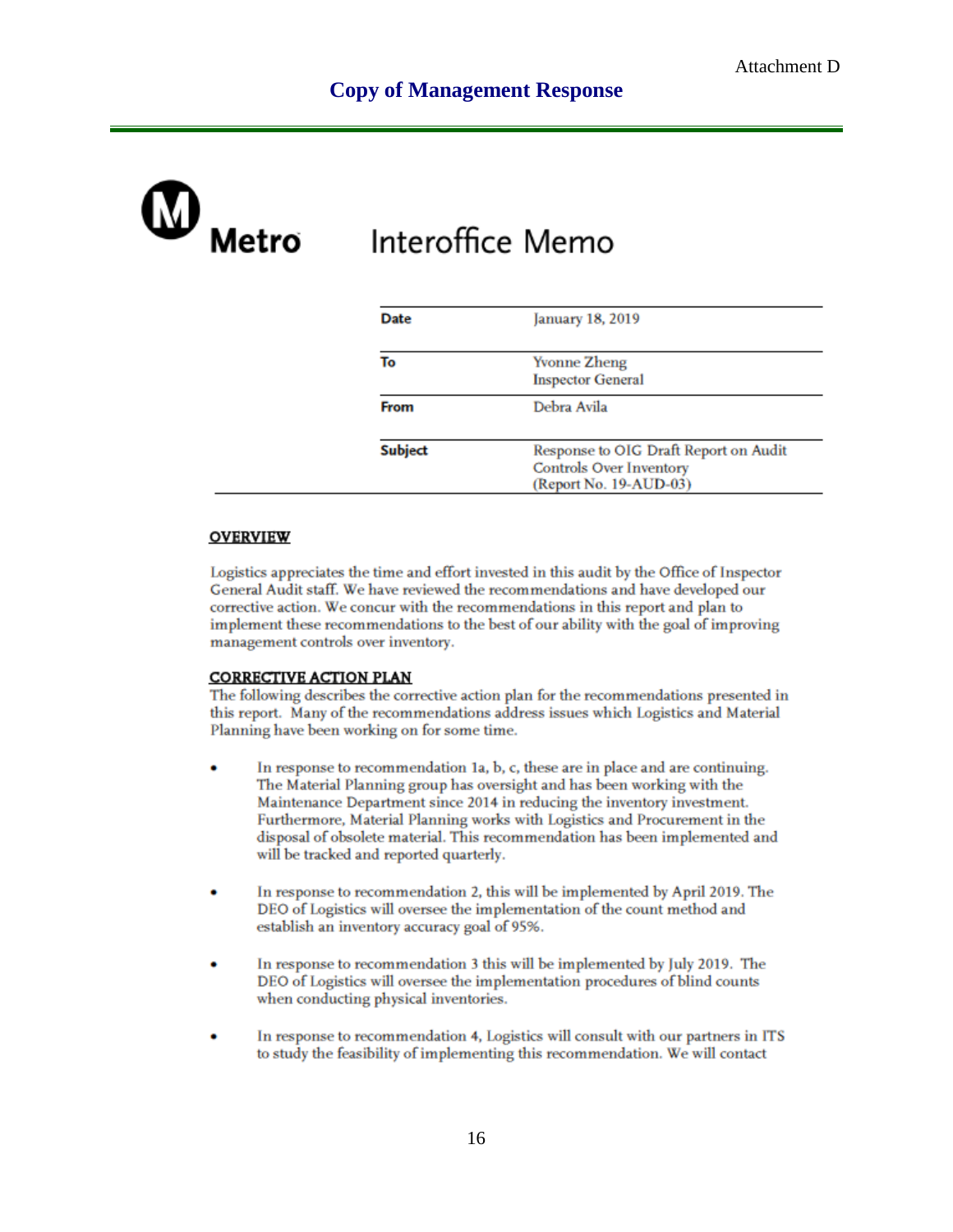Andrew Lin with our findings and possible alternative by July 2019. The DEO of Logistics will contact Mr. Lin by July 2019.

- In response to recommendation 5, the Logistics staff in the bulk warehouse were ۰ trained on properly receiving and processing credit/returned material. This training was completed 1<sup>st</sup> quarter of FY19. This recommendation is considered implemented and closed.
- In response to recommendation 6, Material Planning and Procurement, in a collaborative effort, are always looking for inventory items that are a good candidate for blanket purchase orders. They will continue this effort. This recommendation has been implemented and will be tracked and reported quarterly.
- In response to recommendation 7, the DEO of Logistics will oversee that the ٠ Inventory Management Guidelines and Procedures are reviewed and updated as necessary by the end of 1<sup>st</sup> quarter of FY20.